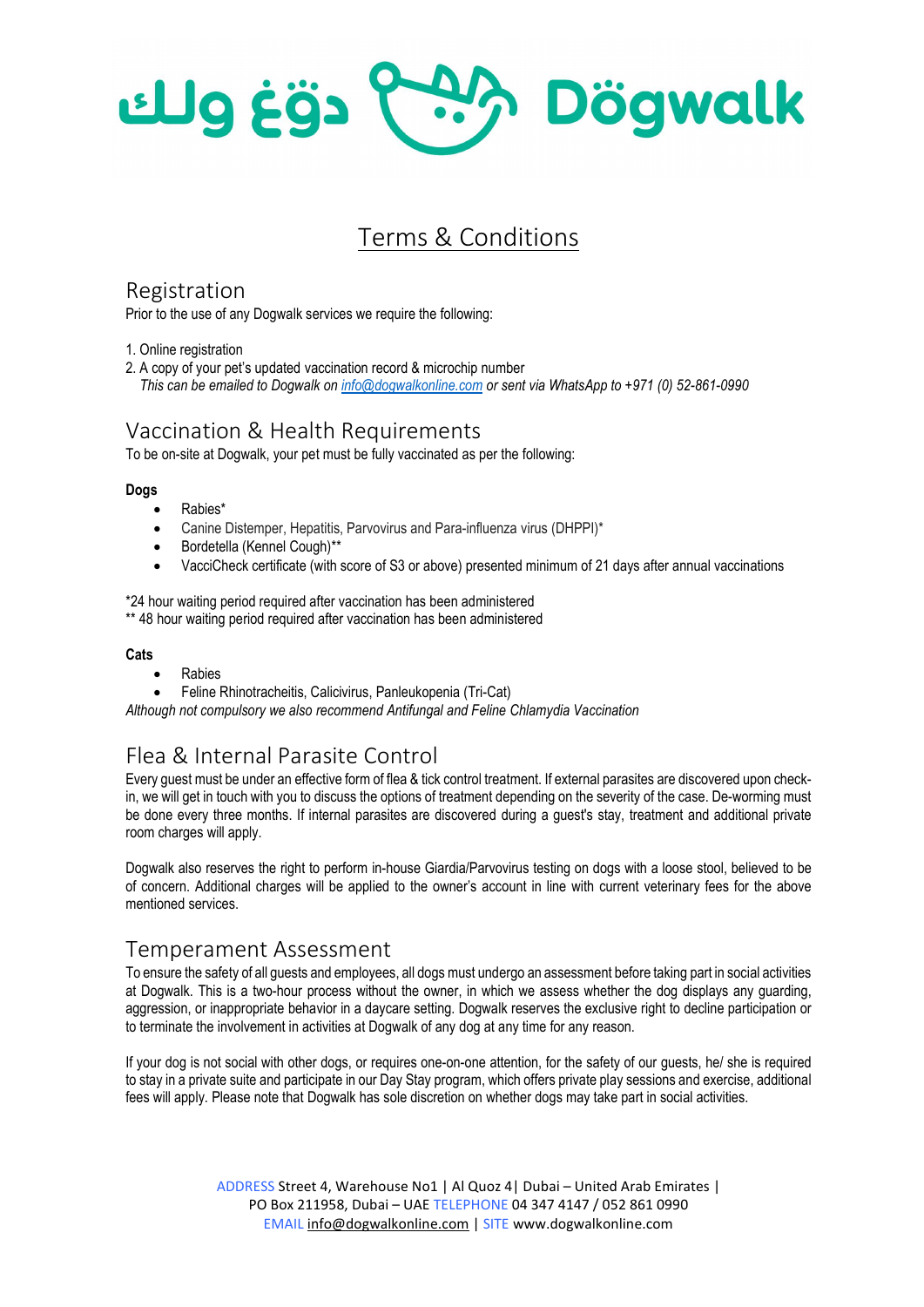

## Feeding/Medication

In order to protect your dog from sudden dietary changes, Dogwalk requires owners to provide their pet's own food for the entirety of the stay. In the event that not enough food was provided, Dogwalk will purchase food on your behalf and add it to your invoice.

If your dog requires medication, please make sure it is labelled and that dosage instructions are included.

# Safety

Dogs must be on a leash at all times during drop off and pick up.

For liability reasons, we cannot allow owners in the daycare area during normal daycare hours. Owners are free to visit their dog at any time during business hours, in a location outside of the daycare rooms.

#### Guests in Heat

Guests in heat are not accepted at Dogwalk for Daycare or Boarding. Female guests in heat can cause stress and disturb the environment for other guests staying at the hotel. If a female guest comes into heat whilst boarding with us, an additional fee of AED 50/- per day will apply for cleaning charges and the dog will be removed from the daycare group. Adequate walks will be given whilst the dog is excluded from regular daycare.

# Personal Belongings

Dogwalk provides bedding, bowls and toys for all guests that stay overnight with us. We do, however, encourage you to bring your pet's favorite blanket, toy or any item with a familiar scent. Please make sure that all personal belongings are clearly labelled. Whilst all due care is taken to return personal items in the same condition that they were brought in, Dogwalk accepts no responsibility for damaged items.

#### Business Hours

| Sunday - Friday                                |                   |
|------------------------------------------------|-------------------|
| Business Hours:                                | 7:30 AM - 7.30 PM |
| Hotel & Daycare Check In:                      | 7:30 AM - 5:00 PM |
| Hotel & Daycare Check Out: 10:00 AM - 07:00 PM |                   |

#### **Saturday**

| Business Hours:                                | $8:00$ AM $-5:00$ PM  |
|------------------------------------------------|-----------------------|
| Hotel & Daycare Check In:                      | $8:00$ AM $-3:00$ PM* |
| Hotel & Daycare Check Out: 10:00 AM - 5:00 PM* |                       |

## Late Policy

Guests must be collected by closing time. All Daycare guests staying past our closing time will be automatically checked into a suite in our hotel where an overnight room charge will apply. Regular boarding policies apply to all hotel guests.

# Payment & Cancellation

Dogwalk accepts payments through cheque, cash, credit/debit card and bank transfer.

A 24 hour cancellation policy applies to all Training, Pool and Grooming bookings. If cancellation is not provided at least 24 hours in advance, 100% of the appointment booking will be charged to the client account.

For non-holiday and low-season boarding stays, full payment for boarding and all associated costs are due upon check-in.